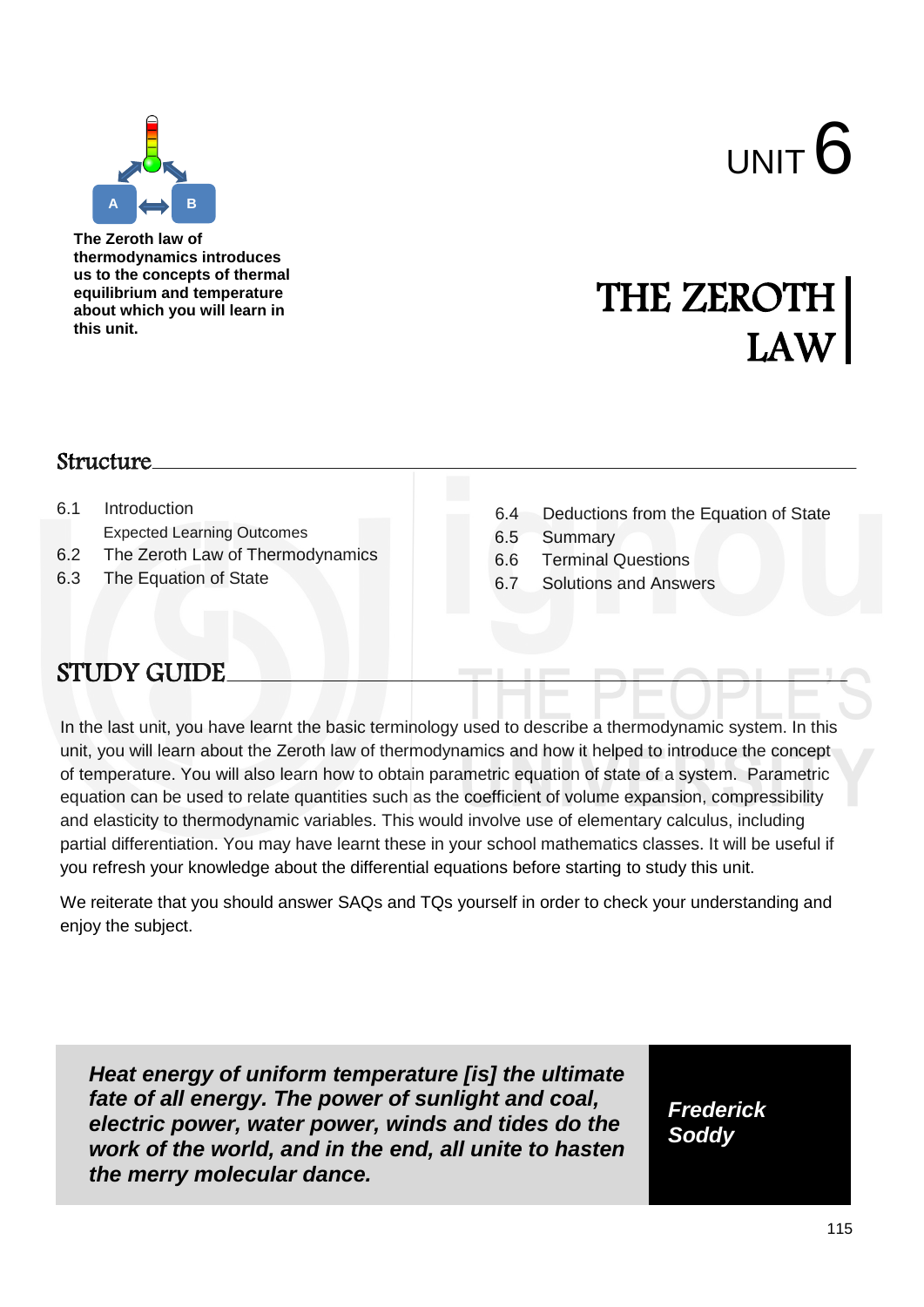### **6.1 INTRODUCTION**

The study of thermodynamics is based on four empirical laws, which are derived from experience and need no proof. That is why thermodynamics is a phenomenological science. Its laws find wide applications in the design of combustion engines, refrigeration and air conditioning systems, power generation and the like. With the help of these laws, we can determine the efficiency of all types of thermo-mechanical devices such as steam engines, thermal power plants and automobiles. These laws can also be applied to analyse energy transformations in chemical and geological systems.

This nomenclature is due to RH Fowler.

In Block 1, we have used the term 'temperature' quite freely, since we are quite familiar with it. But have you ever thought as to how the concept of temperature was first introduced? Its basis lies in the *Zeroth* law of thermodynamics. We have discussed it in Sec. 6.2. The genesis of nomenclature of this law was in its formulation after the first and the second laws of thermodynamics had been established. And the concept of temperature was considered more basic than the internal energy and entropy. This law leads us to the equation of state. This equation can be represented in parametric form as discussed in Sec. 6.3. In Sec. 6.4, you will learn how to use the parametric equation of state to obtain mathematical relations between physical quantities such as coefficient of volume expansion, isothermal and adiabatic compressibilities/elasticities, etc.

#### Expected Learning Outcomes

After studying this unit, you should be able to:

- State the Zeroth law of thermodynamics;
- \* explain how the Zeroth law introduces the concept of temperature;
- apply the parametric equation to describe different thermodynamic processes; and
- use the equation of state to solve problems in thermodynamics.

# **6.2 THE ZEROTH LAW OF THERMODYNAMICS**

Refer to Fig. 6.1. Here, the adiabatic walls are denoted by solid lines and the diathermal walls are indicated by shaded lines.



**Fig. 6.1: The zeroth law of thermodynamics: a)** *A* **and** *B* **are in thermal contact with** *C separately***; b)** *A* **and** *B* **are in thermal contact with one another.**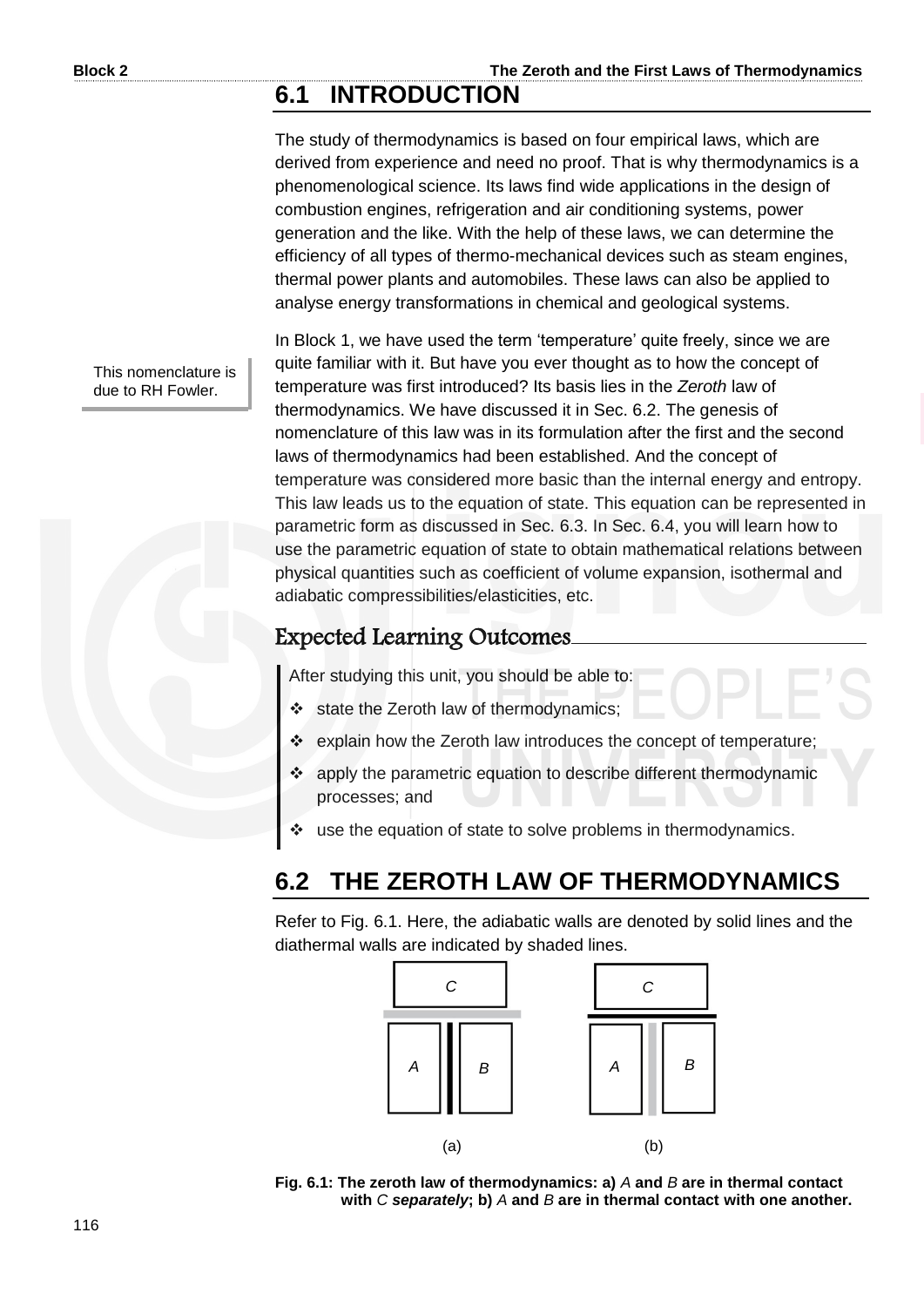In Fig. 6.1a, *A* and *B* are separated by an adiabatic wall but are individually in thermal equilibrium with *C*. When these systems are insulated from *C* but put in thermal contact with one another as shown in Fig. 6.1b, they are seen to remain in thermal equilibrium.

We can summarise this observation as follows:

*If two systems A and B are in thermal equilibrium independently with a third system C, then A and B will also be in thermal equilibrium with one another.* 

This is known as the **Zeroth law of thermodynamics**.

You may now like to know: What determines whether a number of bodies will be in thermal equilibrium or not when they are put in thermal contact? They must have a common property which has the same value for all systems. This property is called '**temperature'.** Thus, the temperature of a body is that property which determines whether or not it will be in thermal equilibrium with other bodies.

The phenomenon that two bodies in thermal contact tend towards a common temperature is so common that its importance was initially overlooked. When physicists finally appreciated its significance and fundamental nature, it was elevated to the status of a 'Law of Thermodynamics.' By that time the first and second laws of thermodynamics had already been enunciated. So, in order to place it ahead of the first and second laws, it was named the 'zeroth law.' The significance of this law lies in the fact that **it introduces the concept of temperature.** 

You are familiar with the equation of state. The relation  $pV = nRT$  (Eq.(5.1)) is one such equation of state for *n* moles of an ideal gas. Can such relations exist for other thermodynamic systems as well? From the zeroth law it can be established mathematically that relations do exist between the temperature and the other thermodynamic variables associated with a system. All such relations are the **equations of state**. Let us now study these equations in detail.

# **6.3 THE EQUATION OF STATE**

You know that temperature of a system can be expressed in terms of two other thermodynamic variables. If *x* and *y* (pressure *p*, volume *V*, say) are the two parameters, then mathematically we can write

$$
T = f_1 \left( x, y \right) \tag{6.1a}
$$

Eq. (6.1a) can be solved for *x* in terms of *T* and *y* or for *y* in terms of *T* and *x*. Then we get the relations of the form

$$
x = f_2(T, y) \tag{6.1b}
$$

and 
$$
y = f_3(T, x)
$$
 (6.1c)

Eqs. (6.1 a, b and c) can be expressed as a composite relation as

$$
f(x, y, 7) = 0 \tag{6.2}
$$

Eq. (6.2) is parametric as the form of the function *f* is not given. But the equation of state for an ideal gas (Eq. 5.1) is exact. Likewise, we have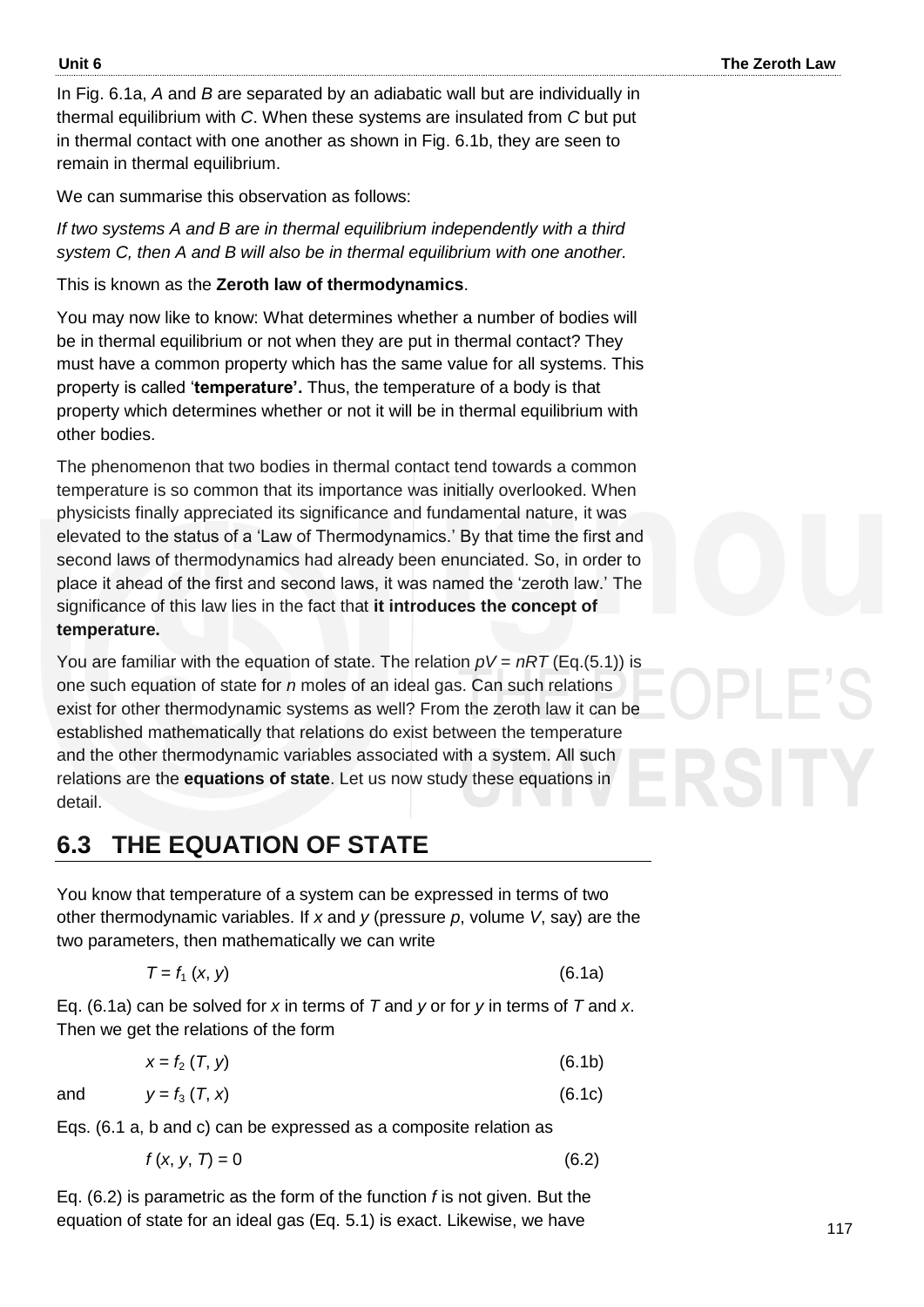equations of state of other systems like a real gas, a stretched wire, etc. In Table 6.1, we quote equations of state for a few typical physical systems.

| <b>System</b>                   | <b>Equation of State</b> |                                                                                                                                                                                                       |
|---------------------------------|--------------------------|-------------------------------------------------------------------------------------------------------------------------------------------------------------------------------------------------------|
| (variables)                     | <b>Parametric</b>        | Exact                                                                                                                                                                                                 |
| Ideal gas<br>(p, V, T)          | $f(p, V, T) = 0$         | $pV = RT$ , where R is the universal gas<br>constant                                                                                                                                                  |
| Real gas<br>(p, V, T)           | $f(p, V, T) = 0$         | $(p+\frac{a}{\sqrt{2}})(V-b) = RT$ , where a and b are<br>constants                                                                                                                                   |
| Paramagnetic solid<br>(M, B, T) | $f(M, B, T) = 0$         | $M = CB / T$ , where M is the intensity of<br>magnetisation and $B$ is the flux density of the<br>magnetic field in which the solid is placed. C<br>is a constant.                                    |
| Stretched wire<br>(L, F, T)     | $f(L, F, T) = 0$         | $L = L_0 [1 + q_1 F + q_2 (T - T_0)]$ where L and $L_0$<br>are the lengths of the wire at temperatures T<br>and $T_0$ , respectively. F is the tension in the<br>wire, $q_1$ and $q_2$ are constants. |

**Table 6.1: Equations of state for various systems** 

The parametric forms of the equations of state may be used to study some typical characteristics like coefficient of thermal expansion, elasticity, compressibility and so on of any substance. We shall do so now. This exercise will enable you to handle thermodynamic relations involving partial derivatives. You will encounter several such relations, particularly in Block 3 of this course.

### **6.4 DEDUCTIONS FROM THE EQUATION OF STATE**

Before we proceed to study the characteristics using the equation of state, we need to learn about partial differentiation, which is an extension of the idea of ordinary differentiation. You have learnt about it in the second semester course entitled Electricity and Magnetism (BPHCT 133). We come across such differentiation when a quantity is 'a function of more than one variable and we need to know the change in the quantity when any one of the variables changes by a small amount'. For example, the temperature of a gaseous system is a function of pressure and volume. Now we may like to obtain the rate of change of temperature with respect to pressure for an isochoric (volume = constant) process. In this case, we are seeking the partial derivative of *T* with respect to *p* at constant *V*, denoted by  $(\partial T / \partial p)_V$ . On the other hand, if we seek the rate of variation of *T* with respect to *V* for an isobaric (pressure = constant) process, the appropriate partial derivative will be  $(\partial T / \partial V)_{p}$ .

We shall now work out the mathematical relationship between partial derivatives involving any three variables. These will be very useful to you in doing the relevant deductions involving any three variables.

Note that instead of using the symbol '*d*', as in case of ordinary differentials, we use '  $\partial$  ' (pronounced as 'del') in case of partial differentials.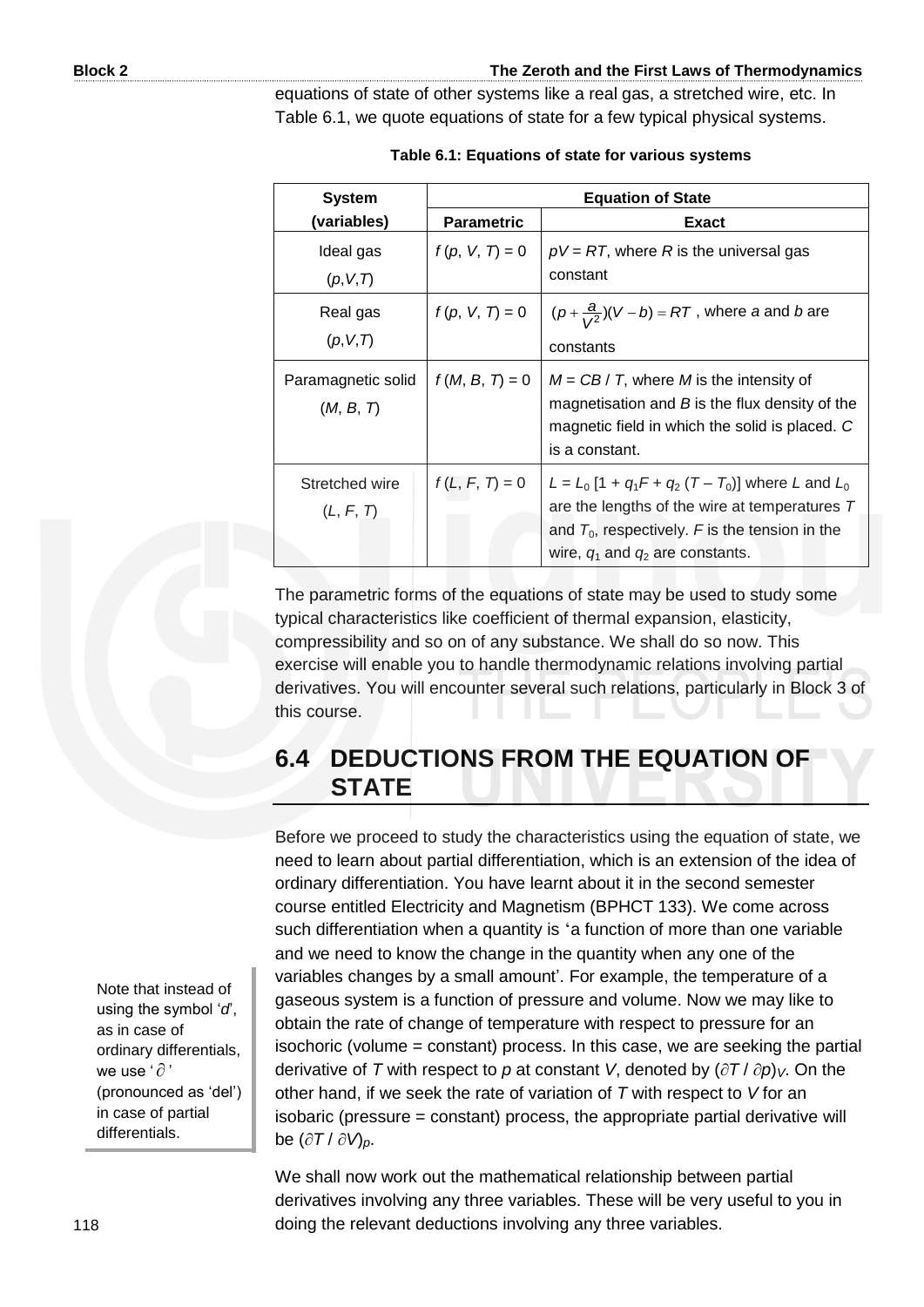Let us assume that a gas is defined by pressure *p*, volume *V* and temperature *T*. So, *V* may be taken as a function of *p* and *T*, i.e., we can write  $V = V(p, 7)$ . The change in volume can be expressed as

$$
dV = \left(\frac{\partial V}{\partial p}\right)_T d p + \left(\frac{\partial V}{\partial T}\right)_p d T \tag{6.3a}
$$

where the first term indicates the change of volume due to change of pressure alone and the second term indicates the change of volume due to change of temperature alone. Similarly, we can write  $p = p$  (*V*, *T*) and the total differential *dp* for change of pressure due to changes in volume and temperature as

$$
d\rho = \left(\frac{\partial \rho}{\partial V}\right)_T dV + \left(\frac{\partial \rho}{\partial T}\right)_V dT
$$
 (6.3b)

On substituting the expression for *dp* from Eq. (6.3b) in Eq. (6.3a), we get

$$
dV = \left(\frac{\partial V}{\partial p}\right)_T \left[\left(\frac{\partial p}{\partial V}\right)_T dV + \left(\frac{\partial p}{\partial T}\right)_V dT\right] + \left(\frac{\partial V}{\partial T}\right)_p dT
$$

On collecting the coefficients of d*V* and d*T*, we can write

$$
\left[1 - \left(\frac{\partial V}{\partial p}\right)_T \left(\frac{\partial p}{\partial V}\right)_T\right] dV - \left[\left(\frac{\partial V}{\partial p}\right)_T \left(\frac{\partial p}{\partial T}\right)_V + \left(\frac{\partial V}{\partial T}\right)_p\right] dT = 0 \quad (6.4)
$$

Note that of the three variables *p*, *V* and *T*, only two are independent. Let us choose *V* and *T* as the independent variables. Then, Eq. (6.4) must be true for all sets of values of d*V* and d*T*. So, for any two states which are at the same temperature ( $dT = 0$ ), but have different volumes ( $dV \ne 0$ ), Eq. (6.4) implies that

$$
1 - \left(\frac{\partial V}{\partial p}\right)_T \left(\frac{\partial p}{\partial V}\right)_T = 0
$$

*T*

 $\overline{\phantom{a}}$ J  $\left(\frac{\partial p}{\partial y}\right)$  $\setminus$ ſ  $\partial$ 

*V*

or

*p p V*  $\int_{\tau} = \frac{1}{\sqrt{\partial}}$ J  $\mathcal{L}$  $\parallel$  $\setminus$ ſ  $\partial$  $\partial V$  1

*T*

(6.5)

This means that the partial derivative of any variable can be replaced by the reciprocal of the inverted partial derivative with the same variable (here *T*) held constant. There is another important relation which you will derive in the following SAQ.

#### *SAQ 1* –**Equation of state**

Imposing the conditions  $dV = 0$  and  $dT \neq 0$  in Eq. (6.4), prove that thermodynamic variables are connected through the relation

$$
\left(\frac{\partial V}{\partial p}\right)_T \left(\frac{\partial p}{\partial T}\right)_V \left(\frac{\partial T}{\partial V}\right)_p = -1\tag{6.6}
$$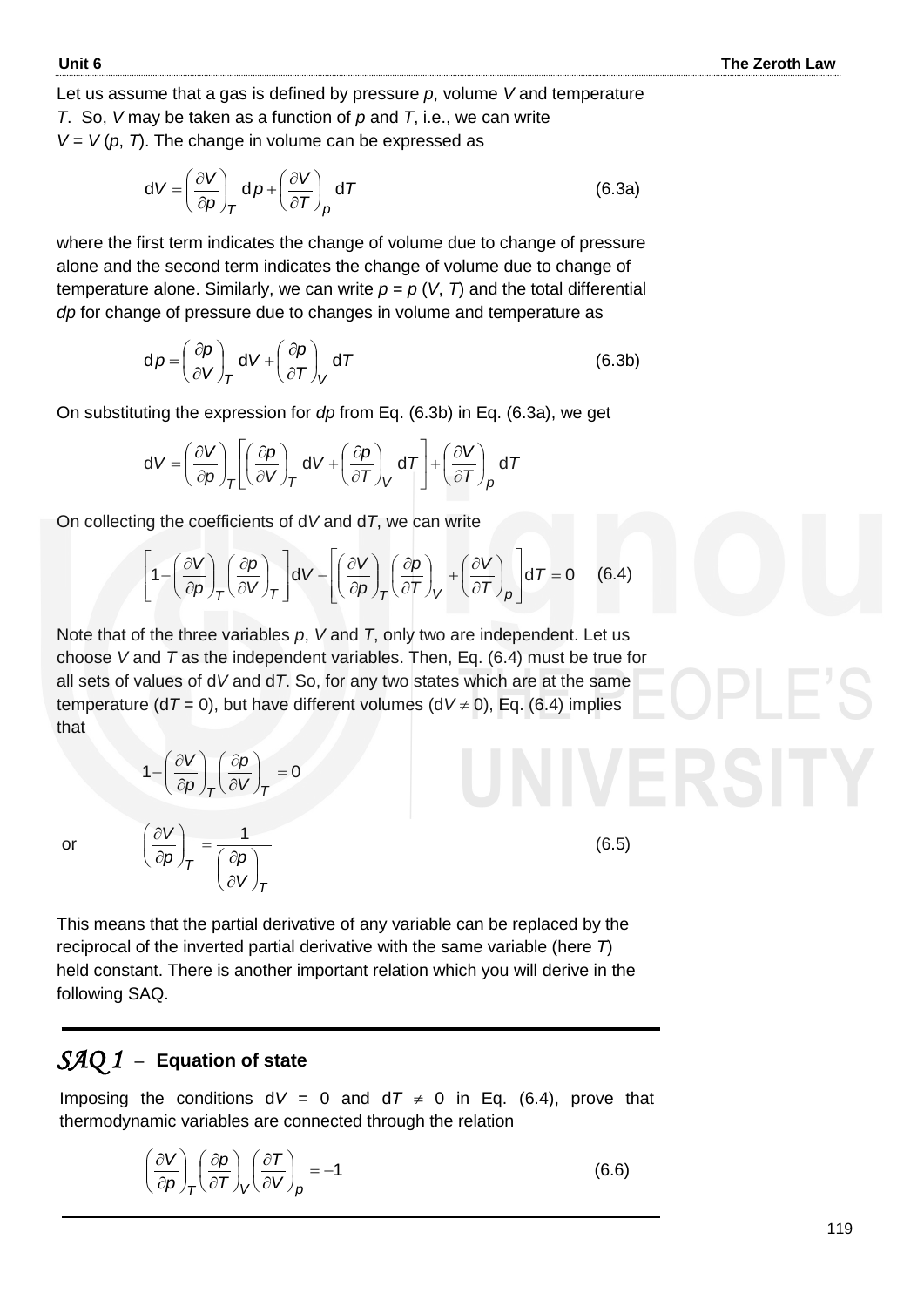$(6.8)$ 

We shall now discuss how to use Eqs. (6.5) and (6.6) to obtain some results of physical interest. To do so, we first define thermal expansivity or the isobaric coefficient of volume expansion,  $\alpha$ , the bulk modulus or isothermal elasticity,  $E_{\textit{T}}$  and the isothermal compressibility (β $_{\textit{T}}$  = 1/ $E_{\textit{T}}$  ) :

$$
\alpha = \frac{1}{V} \left( \frac{\partial V}{\partial T} \right)_p \tag{6.7}
$$

and

 $T$   $($   $UV$   $)/T$ Note the negative sign in Eq. (6.8). It has been put to give  $E_{\textit{T}}\left[ \text{or}(\boldsymbol{\beta}_{\textit{T}}) \right]$  a positive value since pressure decreases as volume increases, i.e.,  $(\partial p / \partial V)$ is negative for all systems.

 $\bigg)$  $\left(\frac{\partial p}{\partial y}\right)$  $\setminus$ ſ  $\hat{o}$ 

You may like to attempt an SAQ to find out the values of  $β_{{\cal T}}$  and  $α$  for an ideal gas.

#### *SAQ 2* –**Isothermal compressibility and volume expansion coefficient**

Show that for an ideal gas

$$
\beta_{\mathcal{T}} = \frac{1}{p} \quad \text{and} \quad \alpha = \frac{1}{\mathcal{T}}
$$

 $T = \frac{1}{\beta_T} = -v \left( \frac{\partial v}{\partial v} \right)$  $E_T = \frac{1}{2} = -V \left( \frac{\partial \rho}{\partial V} \right)$ 

β 1

 $=\frac{1}{2}=-\sqrt{\frac{\partial}{\partial}}$ 

On combining Eqs. (6.7) and (6.8), we can write

$$
\alpha E_T = -\left(\frac{\partial V}{\partial T}\right)_p \left(\frac{\partial p}{\partial V}\right)_T
$$

$$
\left(\frac{\partial T}{\partial V}\right)_n \left(\frac{\partial V}{\partial p}\right)_T = -\frac{1}{\alpha E_T}
$$

J

 $p \left( \frac{\partial p}{\partial T} \right)_T$   $\alpha E_T$ 

or

Using this result in Eq. (6.6), we get

 $\overline{\mathcal{L}}$ 

 $\partial$ 

*V*

 $\widehat{o}$ 

 $\setminus$ 

I J ſ  $\bigg)$ 

$$
\frac{\partial \rho}{\partial T}\bigg|_{V} = \alpha E_T \tag{6.9}
$$

Similarly, an infinitesimal change in pressure may be expressed in terms of changes in temperature and volume as

$$
d\rho = \left(\frac{\partial \rho}{\partial T}\right)_V dT + \left(\frac{\partial \rho}{\partial V}\right)_T dV
$$

Using Eqs. (6.8) and (6.9), we can write

$$
d\rho = \alpha E_T dT - E_T \frac{dV}{V}
$$

At constant volume, if change in temperature is small but finite,  $\beta$  and  $E<sub>\tau</sub>$  may be assumed to be constant. Hence, the change in pressure  $\Delta p$ , corresponding to a finite change in temperature,  $\Delta T$ , at constant volume is given by

$$
\Delta p = \alpha E_T \Delta T \tag{6.10}
$$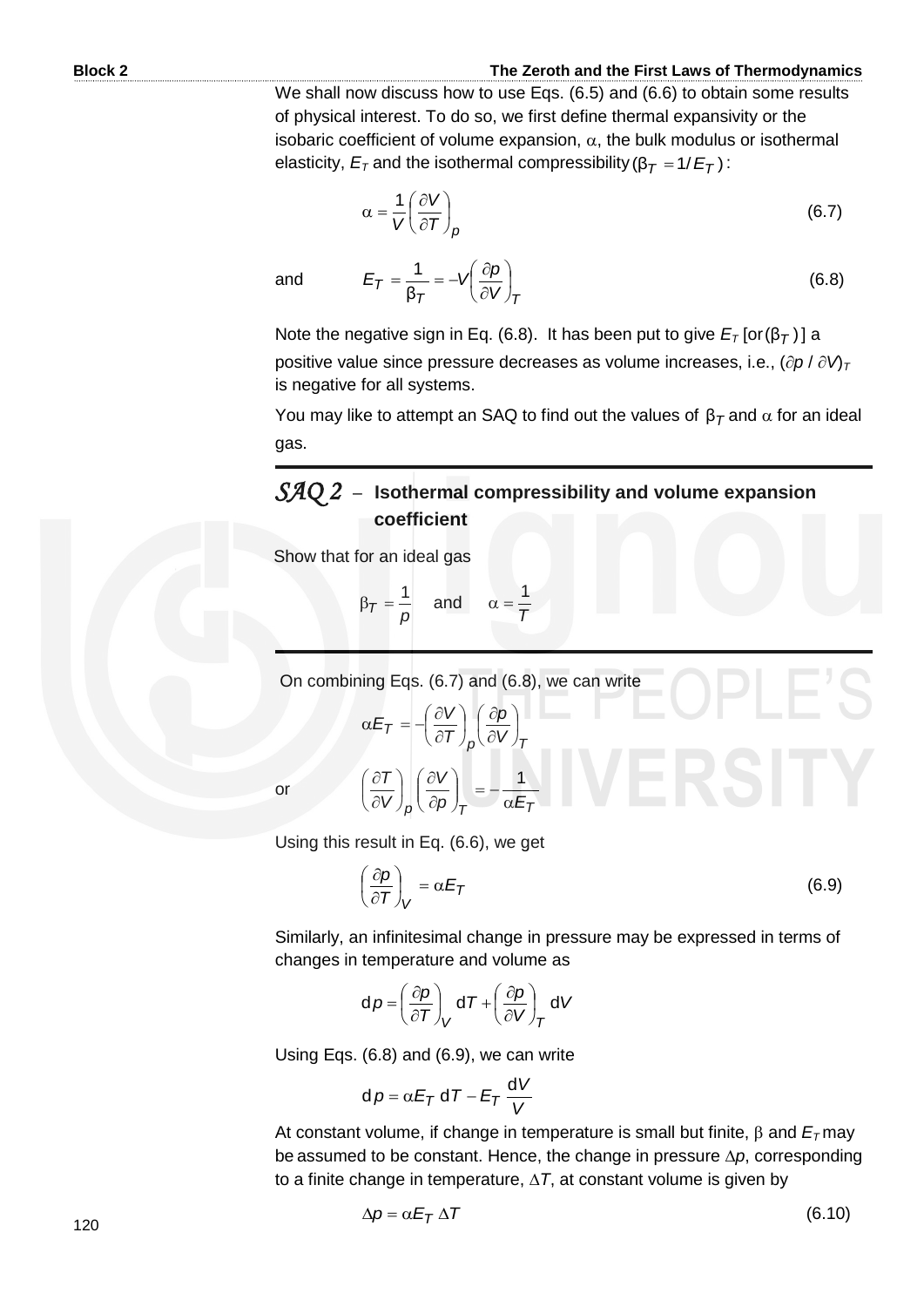We now take up a numerical example to illustrate Eq. (6.10).

# $\mathcal{I}_{\textit{XAMPLE}}$  6.1: ISOCHORIC PROCESS

The temperature of a block of copper is increased from 400K to 410K. What change in pressure is necessary to keep the volume constant? Given, for copper,  $\alpha = 5 \times 10^{-5}$ K<sup>-1</sup> and  $E_T = 1.3 \times 10^{11}$ Nm<sup>-2</sup>.

**SOLUTION II** In Eq. (6.10), we have  $\Delta T = 10$ K.

So  $\Delta p$  = (5  $\times$  10  $^{-5}$  K  $^{-1}$ )(1.3  $\times$  10  $^{11}$  Nm  $^{-1}$ )  $\times$  10 K

 $= 6.5 \times 10^7$  Nm<sup>-2</sup>

Let us now sum up what you have learnt in this unit.

#### **6.5 SUMMARY**

| <b>Concept</b>                                                                                                                      | <b>Description</b>                                                                                                                                                                                                                                                                                                                                                                                                                                                                                                                                                                         |  |  |
|-------------------------------------------------------------------------------------------------------------------------------------|--------------------------------------------------------------------------------------------------------------------------------------------------------------------------------------------------------------------------------------------------------------------------------------------------------------------------------------------------------------------------------------------------------------------------------------------------------------------------------------------------------------------------------------------------------------------------------------------|--|--|
| Zeroth law of<br>thermodynamics and<br>temperature                                                                                  | The zeroth law of thermodynamics states that if systems A and<br>B are separately in thermal equilibrium with a system C, then A<br>and B will be in thermal equilibrium with one another. This<br>nomenclature has genesis in the fact that it introduces the<br>concept of temperature, which has fundamental significance.                                                                                                                                                                                                                                                              |  |  |
| <b>Thermal equilibrium</b>                                                                                                          | All systems in thermal equilibrium are characterized by the<br>same temperature.                                                                                                                                                                                                                                                                                                                                                                                                                                                                                                           |  |  |
| The general equation<br>of a gaseous system                                                                                         | The general equation of any gaseous system is given by<br>$f(p, V, T) = 0$ ,<br>where $f$ is a single valued function of pressure $p$ , volume $V$ and<br>absolute temperature T.                                                                                                                                                                                                                                                                                                                                                                                                          |  |  |
| <b>Coefficients of</b><br><i>isobaric</i> volume<br>expansion, isothermal<br>elasticity and<br><i>isothermal</i><br>compressibility | In terms of partial derivatives, the coefficients of isobaric volume<br>expansion ( $\alpha$ ), isothermal elasticity ( $E_T$ ) and isothermal<br>compressibility $(\beta_7)$ are defined as<br>$\alpha = \frac{1}{V} \left( \frac{\partial V}{\partial T} \right)_{T}$ , $E_T = -V \left( \frac{\partial \rho}{\partial V} \right)_{T}$ , $\beta_T = -\frac{1}{V} \left( \frac{\partial V}{\partial \rho} \right)_{T}$<br>These are related to pressure through the relations<br>$\Delta p = \alpha E_T dT - E_T \frac{dV}{V}, \quad dp = \alpha E_T dT - \frac{1}{\beta_T} \frac{dV}{V}$ |  |  |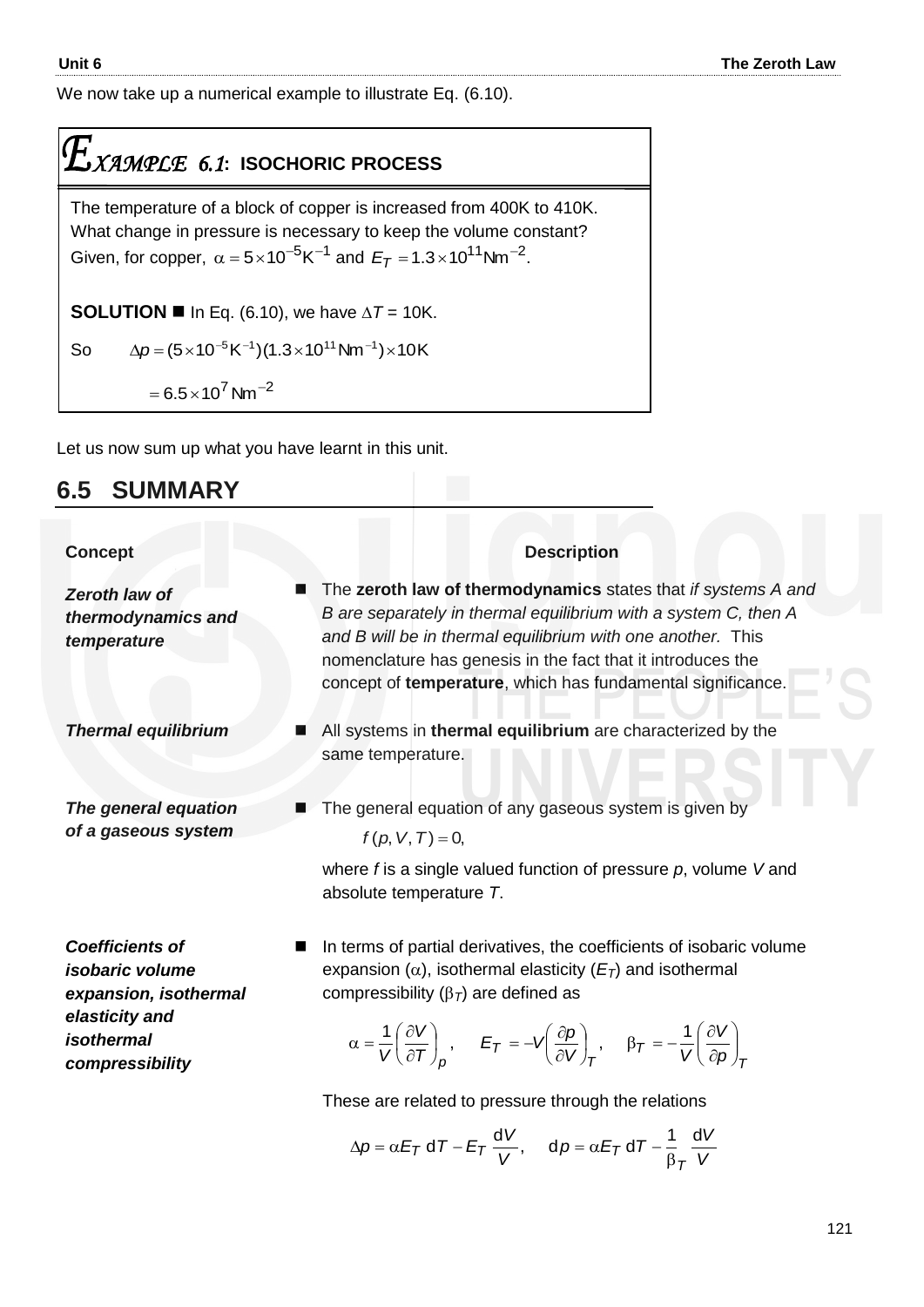- 1. Write down the relation between thermodynamic variables expressed by Eq. (6.6) for (i) a paramagnetic solid and (ii) a stretched wire.
- 2. A stretch of railway track is laid without expansion joints in Thar desert where day and night temperatures differ by 25K. The cross-sectional area of the rails is  $3.6 \times 10^{-3}$ m<sup>2</sup>. The Young's Modulus, Y, of its material is 2×10<sup>11</sup>Nm<sup>-2</sup> and the coefficient of linear expansion,  $\alpha$ , is 8×10<sup>-6</sup>K<sup>-1</sup>.
	- a) If the length of the track is kept constant, what is the difference in the tension in the rails between day and night?
	- b) If the track is 15 km long and is free to expand, calculate the change in its length between day and night.

 (Hint: Use  $L$ <sub>*J* $_7$ </sub> *F A*  $Y = \frac{L}{A} \left( \frac{\partial F}{\partial I} \right)$  $\bigg)$  $\left(\frac{\partial F}{\partial I}\right)$  $\setminus$ ſ  $\hat{o}$  $=\frac{L}{a}\left(\frac{\partial F}{\partial t}\right)$  and  $\left(T\right)_{\digamma}$ *L L*  $\overline{1}$ J  $\left(\frac{\partial L}{\partial \boldsymbol{\tau}}\right)$  $\overline{\mathcal{L}}$ ſ  $\hat{c}$  $\alpha = -\frac{1}{I} \left( \frac{\partial L}{\partial \tau} \right)$  where L, F and T denote

length, tension and temperature, respectively.)

3. The density of a substance is  $\rho$ . Show that

(i) 
$$
\beta_T = \frac{1}{\rho} \left( \frac{\partial \rho}{\partial p} \right)_T
$$
 and (ii)  $\alpha = -\frac{1}{\rho} \left( \frac{\partial \rho}{\partial T} \right)_p$ 

4. Prove that for a *pVT*-system

$$
\frac{dV}{V} = \alpha dT - \beta_T dp
$$

- 5. Calculate the coefficient of volume expansion and isothermal compressibility for a van der Waals' gas.
- 6. The isothermal compressibility and expansivity of a substance are, respectively, given by

$$
\beta_T = \frac{aT^3}{\rho^2} \qquad \text{and} \qquad \alpha = \frac{bT^2}{\rho}
$$

Obtain the equation of state of the system under consideration.

#### **6.7 SOLUTIONS AND ANSWERS**

#### **Self-Assessment Questions**

1. Imposing the condition  $dV = 0$ ,  $dT \ne 0$  in Eq. (6.4), we get

$$
\left(\frac{\partial V}{\partial \rho}\right)_{T} \left(\frac{\partial \rho}{\partial T}\right)_{V} + \left(\frac{\partial V}{\partial T}\right)_{\rho} = 0 \quad \text{or} \quad \left(\frac{\partial V}{\partial \rho}\right)_{T} \left(\frac{\partial \rho}{\partial T}\right)_{V} = -\left(\frac{\partial V}{\partial T}\right)_{\rho}
$$

Since 
$$
\left(\frac{\partial V}{\partial T}\right)_p = +\frac{1}{\left(\frac{\partial T}{\partial V}\right)_p}
$$
, we can write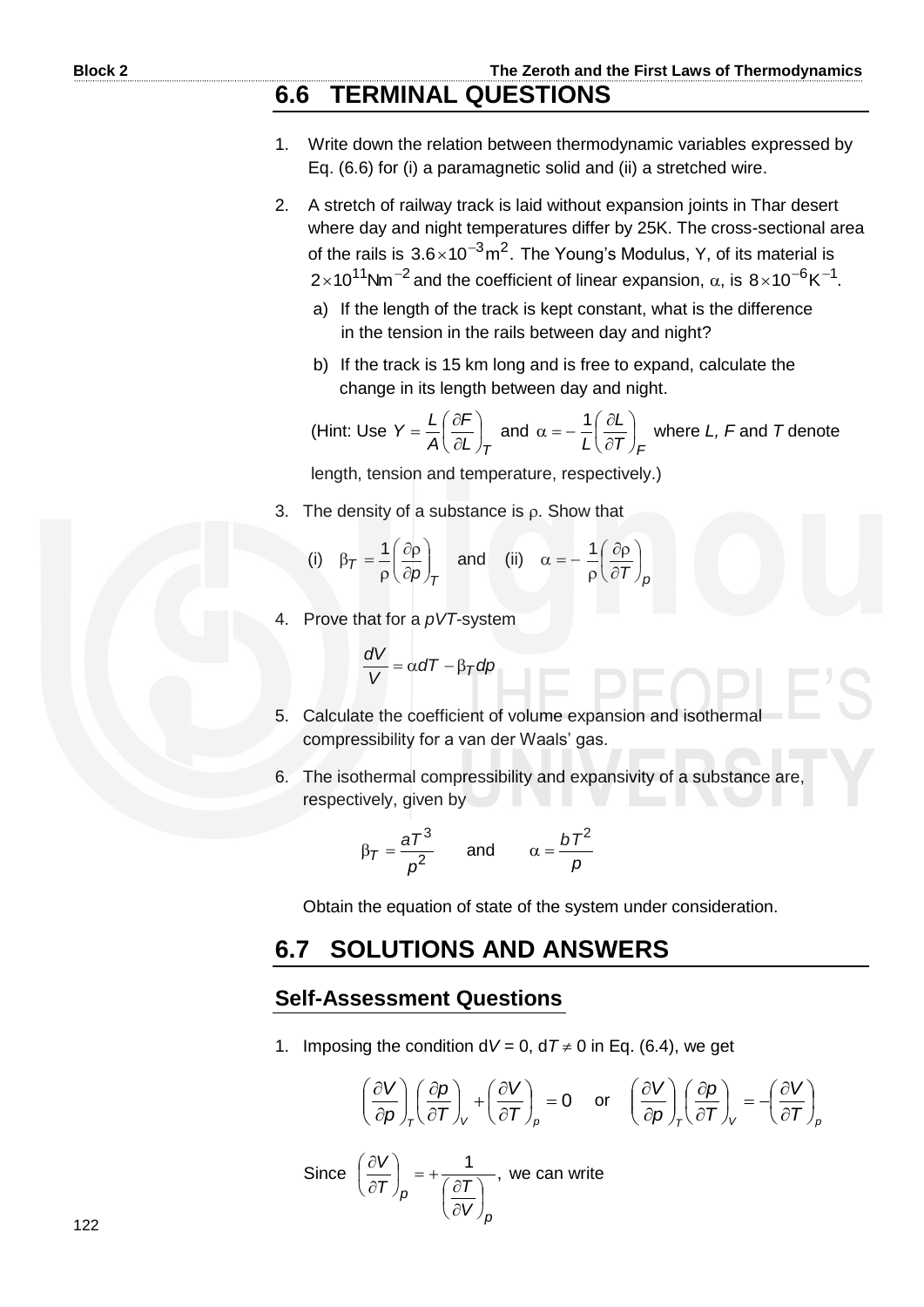ERSITY

$$
\left(\frac{\partial V}{\partial p}\right)_{T} \left(\frac{\partial p}{\partial T}\right)_{V} \left(\frac{\partial T}{\partial V}\right)_{p} = -1
$$

2. We know that isothermal compressibility is defined as

$$
\beta_T = -\frac{1}{V} \left( \frac{\partial V}{\partial \rho} \right)_T
$$

 For a perfect gas, *p*  $V = \frac{RT}{T}$ 

so that  $\left(\frac{\partial \mathbf{r}}{\partial \rho}\right)_T = -\frac{\partial \mathbf{r}}{\partial^2}$ *RT p V T*  $\Big| = \bigg)$  $\mathcal{L}$  $\overline{\phantom{a}}$  $\overline{\mathcal{L}}$ ſ  $\partial$  $\partial$ 

On using this result in Eq. (i), we get

$$
\beta_{\mathcal{T}} = \frac{RT}{p^2V} = \frac{1}{p} \cdot \frac{RT}{pV} = \frac{1}{p}
$$

Similarly, volume expansion coefficient is defined as

$$
\alpha = \frac{1}{V} \left( \frac{\partial V}{\partial T} \right)_{p}
$$

For one mole of a perfect gas,  $pV = RT$ 

so that

 $\ddot{\cdot}$ 

$$
\left(\frac{\partial V}{\partial T}\right)_p = \frac{R}{p}
$$

$$
\alpha = \frac{R}{pV} = \frac{1}{T}
$$

#### **Terminal Questions**

1. (i) Paramagnetic solid:  $\left|\frac{\partial W}{\partial \mathbf{p}}\right| \left|\frac{\partial E}{\partial \mathbf{I}}\right| = -1$ Ј  $\left(\frac{\partial T}{\partial M}\right)$  $\setminus$ ſ  $\partial$  $\widehat{o}$ J  $\bigg)$  $\left(\frac{\partial B}{\partial \tau}\right)$  $\setminus$ ſ  $\partial$  $\partial$ J  $\bigg)$  $\left(\frac{\partial M}{\partial P}\right)$  $\setminus$ ſ  $\widehat{o}$  $\partial$  $T_{\tau}$  (  $\partial T$  )<sub>M</sub> (  $\partial M$  )<sub>B</sub> *T T B B M*

> $\mathsf{I}$  $\setminus$ ſ

(ii) Stretched wire:

$$
\frac{\partial L}{\partial F}\bigg)_{T} \bigg(\frac{\partial F}{\partial T}\bigg)_{L} \bigg(\frac{\partial T}{\partial L}\bigg)_{F} = -1
$$

2. a) Let  $L =$  length,  $F =$  tension and  $T =$  temperature of the track. Since  $f(L, F, T) = 0$ , following the relation for stretched wire obtained in TQ-1 (ii), we can write

$$
\left(\frac{\partial F}{\partial L}\right)_T \left(\frac{\partial T}{\partial F}\right)_L \left(\frac{\partial L}{\partial T}\right)_F = -1
$$

Using the relations for Y and  $\alpha$  given in the question, we can write,

$$
\left(\frac{YA}{L}\right)\left(\frac{\partial T}{\partial F}\right)_L(\alpha L) = -1
$$

$$
\therefore \left(\frac{\partial F}{\partial T}\right)_L = -YA\alpha
$$

(ii)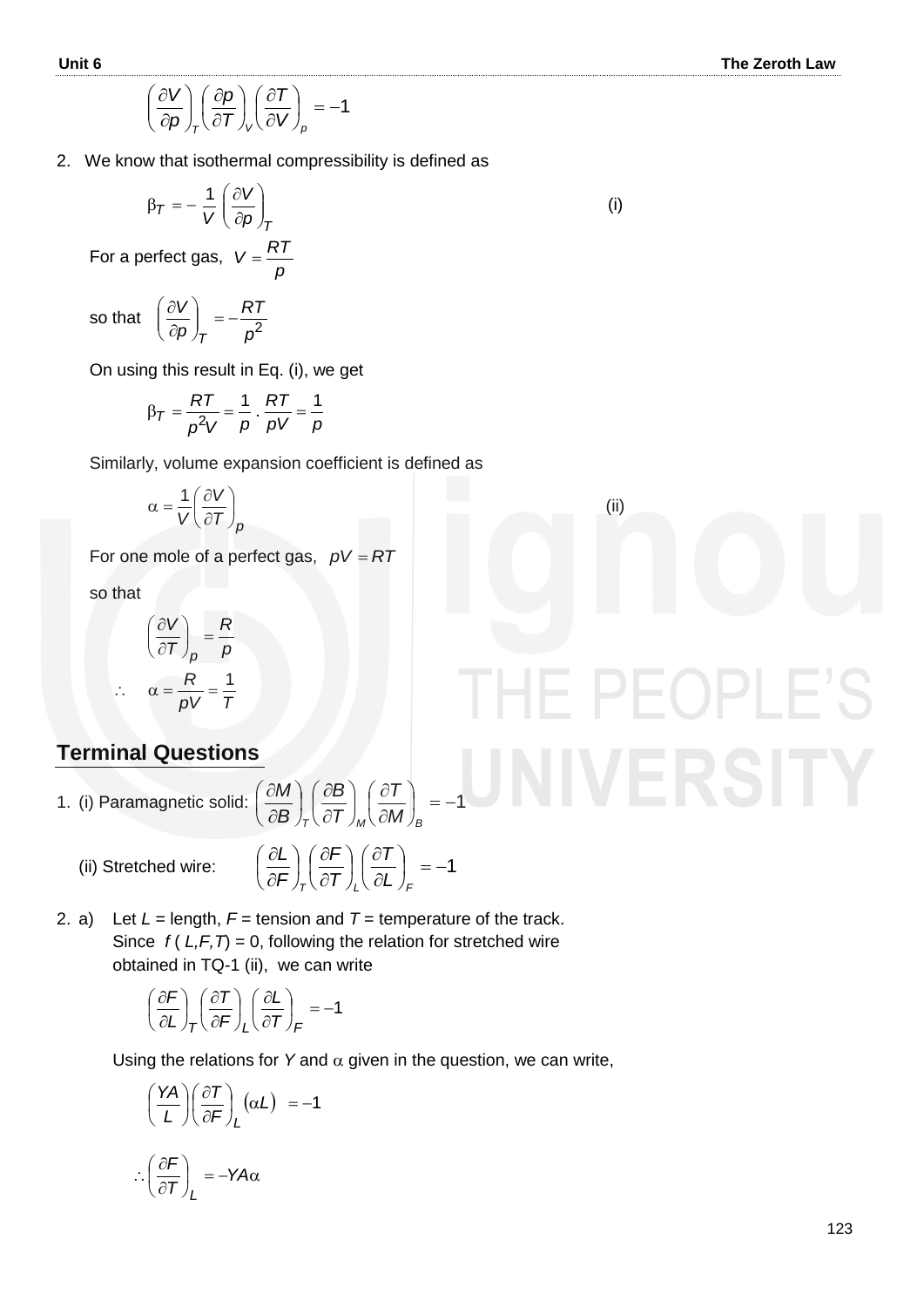So, if the length of the track is kept constant, difference in tension corresponding to a difference of temperature  $\Delta T$  is given by

$$
\Delta F = -YA\alpha\Delta T
$$

When we consider change from day to night,  $\Delta T = -25$ K.

$$
\therefore \Delta F = -YA\alpha\Delta T
$$
  
=  $(2 \times 10^{11} \text{ Nm}^{-2}) \times (3.6 \times 10^{-3} \text{ m}^2) \times (8 \times 10^{-6} \text{ K}) \times 25 \text{ K}$   
=  $1.44 \times 10^5 \text{ N}$ 

 As the temperature falls during night, the track tries to contract. However, since it is not permitted to contract, the tension increases to keep it stretched to its original length. Therefore,  $\Delta F$  is positive.

b) Since 
$$
L = L(F, T)
$$
,  $dL = \left(\frac{\partial L}{\partial F}\right)_T dF + \left(\frac{\partial L}{\partial T}\right)_F dT$ 

If the track is free to expand,  $dF = 0$ .  $\Delta T = -25K$ .

The change in length in terms of the coefficient of linear expansion is defined as

$$
\Delta L = \alpha L \Delta T = (8 \times 10^{-6} \text{ K}^{-1}) \times (15 \times 10^{3} \text{ m}) \times (-25 \text{ K}) = -3 \text{ m}
$$

Thus the track will contract by 3m.

3. (i) We know that isothermal compressibility is defined as

$$
\beta_T = -\frac{1}{V} \left( \frac{\partial V}{\partial \rho} \right)_T = -\frac{1}{V} \left( \frac{\partial V}{\partial \rho} \right)_T \left( \frac{\partial \rho}{\partial \rho} \right)_T \tag{i}
$$

Since  $V = \frac{m}{2}$ ,  $\rho$  $V = \frac{m}{r}$ , we can write

$$
\left(\frac{\partial V}{\partial \rho}\right)_T = -\frac{m}{\rho^2} \tag{ii}
$$

Using this result in (i), we get

$$
\beta_{\mathcal{T}} = -\frac{1}{V} \left( -\frac{m}{\rho^2} \right) \left( \frac{\partial \rho}{\partial \rho} \right)_{\mathcal{T}} = \frac{1}{\rho} \left( \frac{\partial \rho}{\partial \rho} \right)_{\mathcal{T}}
$$
 (iii)

(ii) We know that volume expansivity at constant pressure is given by

$$
\alpha = \frac{1}{V} \left( \frac{\partial V}{\partial T} \right)_{p} = \frac{1}{V} \left( \frac{\partial V}{\partial \rho} \right)_{p} \left( \frac{\partial \rho}{\partial T} \right)_{p}
$$
 (iv)

On substituting for  $\left(\partial V/\partial \rho\right)_{\rho}$  from (ii), we get

$$
\alpha = -\frac{m}{V\rho^2} \left(\frac{\partial \rho}{\partial T}\right)_{\rho} = -\frac{1}{\rho} \left(\frac{\partial \rho}{\partial T}\right)_{\rho}
$$
 (v)

4. For a *pVT*-system, we choose volume as independent variable and write

 $V = V(T, p)$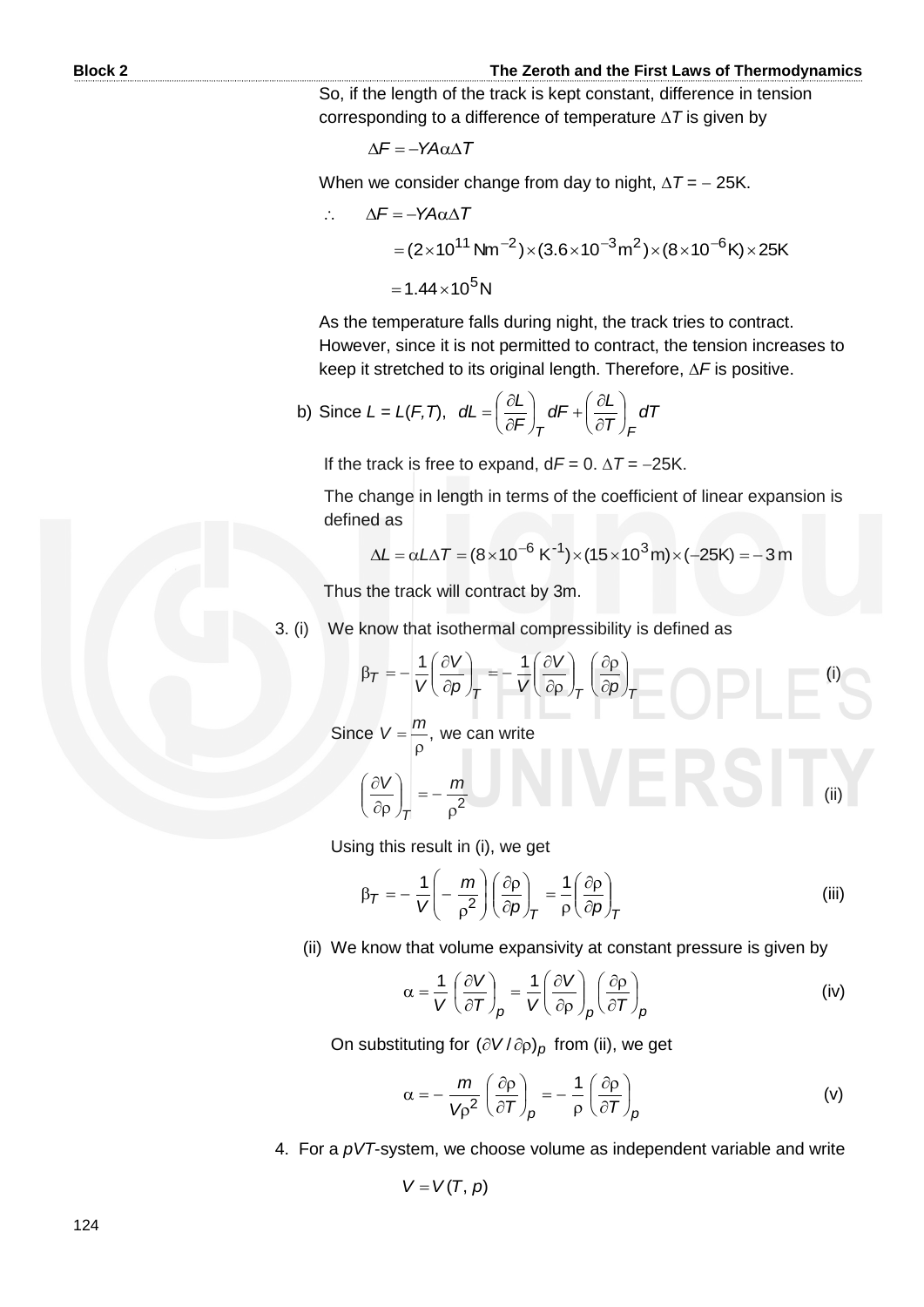RSITY

$$
\therefore \qquad dV = \left(\frac{\partial V}{\partial T}\right)_p dT + \left(\frac{\partial V}{\partial T}\right)_p dT
$$

$$
= V\alpha dT - V\beta_T dP
$$

or

*dT* –  $\beta_{\mathcal{T}}$ *dp*  $\frac{dV}{V} = \alpha dT - \beta_T$ 

 $\bigg)$  $\mathcal{L}$ 

5. We know that for one mole of a gas, van der Waals equation of state is

*dp*

*p*

 $\overline{\phantom{a}}$  $\bigg)$  $\mathcal{L}$ 

 $dT + \frac{\partial V}{\partial x}$ 

 $\int dT + \frac{\partial}{\partial}$ 

*p*  $($   $\langle$   $\nu p$   $\rangle$   $7$ 

 $\overline{\phantom{a}}$  $\overline{\mathcal{L}}$ ſ  $\partial$ 

$$
\left(p + \frac{a}{V^2}\right)(V - b) = RT
$$
 (i)

 Further the coefficient of volume expansion and isothermal compressibility are defined as

$$
\alpha = \frac{1}{V} \left( \frac{\partial V}{\partial T} \right)_{p}
$$
 (ii)

(iii)

(iv)

and

Hence, from Eq. (i) we can write

 $\overline{\phantom{a}}$  $\setminus$ ſ  $\widehat{o}$ 

 $\beta = \frac{1}{\nu} \left( \frac{\partial}{\partial \nu} \right)$ 

*T p V*  $\frac{1}{V}$  $\left(\frac{\partial V}{\partial p}\right)$ J  $\mathcal{L}$ 

$$
\left[ \left( p + \frac{a}{V^2} \right) - \frac{2a}{V^3} (V - b) \right] \left( \frac{\partial V}{\partial T} \right)_p = R
$$
\nor

\n
$$
\left( \frac{\partial V}{\partial T} \right)_p = \frac{R}{\left( p + \frac{a}{V^2} \right) - \frac{2a}{V^3} (V - b)}
$$

or

 To simplify, we multiply the numerator as well as the denominator on the right-hand side by  $(V - b)$  and use Eq. (i), this gives

$$
\left(\frac{\partial V}{\partial T}\right)_p = \frac{R(V-b)}{RT - \frac{2a}{V^3}(V-b)^2} = \frac{V-b}{T\left(1 - \frac{2a(V-b)^2}{RTV^3}\right)}
$$

2

*RV*<sup>2</sup> (*V – b* 

 $3 - 29(11 - h)^2$ 

2  $\frac{2}{2}$ 

 $(V-b)$ 

÷,

(*V – b*)<sup>2</sup> V

 $2a(V-b)$ 

 $(V-b)^2$  V

*bV*

 $\overline{\phantom{a}}$ 

$$
=\frac{RV^3(V-b)}{RTV^3-2a(V-b)^2}
$$

 $1\left(\partial V\right)$   $RV^{2}(V-b)$ 

*V*

 $\left(\frac{\partial V}{\partial \bm{\tau}}\right)$ 

ſ

*V*

 $\widehat{o}$ 

 $\setminus$ 

*T*

J

 $\alpha = \frac{1}{\sqrt{2}} \left( \frac{\partial}{\partial \theta} \right)$ 

 $\ddot{\cdot}$ 

$$
V(\partial T)_p RTV^3 - 2a(V - b)^2
$$
  
To obtain the expression for  $\beta_T$ , we rewrite Eq. (i) as

 $\Bigg) = \frac{RV^2(V-)}{1 - r^2}$ 

$$
p = \frac{RT}{V - b} - \frac{a}{V^2}
$$
  

$$
\left(\frac{\partial p}{\partial V}\right)_T = -\frac{RT}{(V - b)^2} + \frac{2a}{V^3}
$$
  
d 
$$
-V\left(\frac{\partial p}{\partial V}\right)_T = E_T = +\frac{RTV}{(V - b)^2} - \frac{2a}{V^2} = \frac{RTV^3 - 2a(V - b)^2}{(V - b)^2 V^2}
$$

and

 $\therefore$